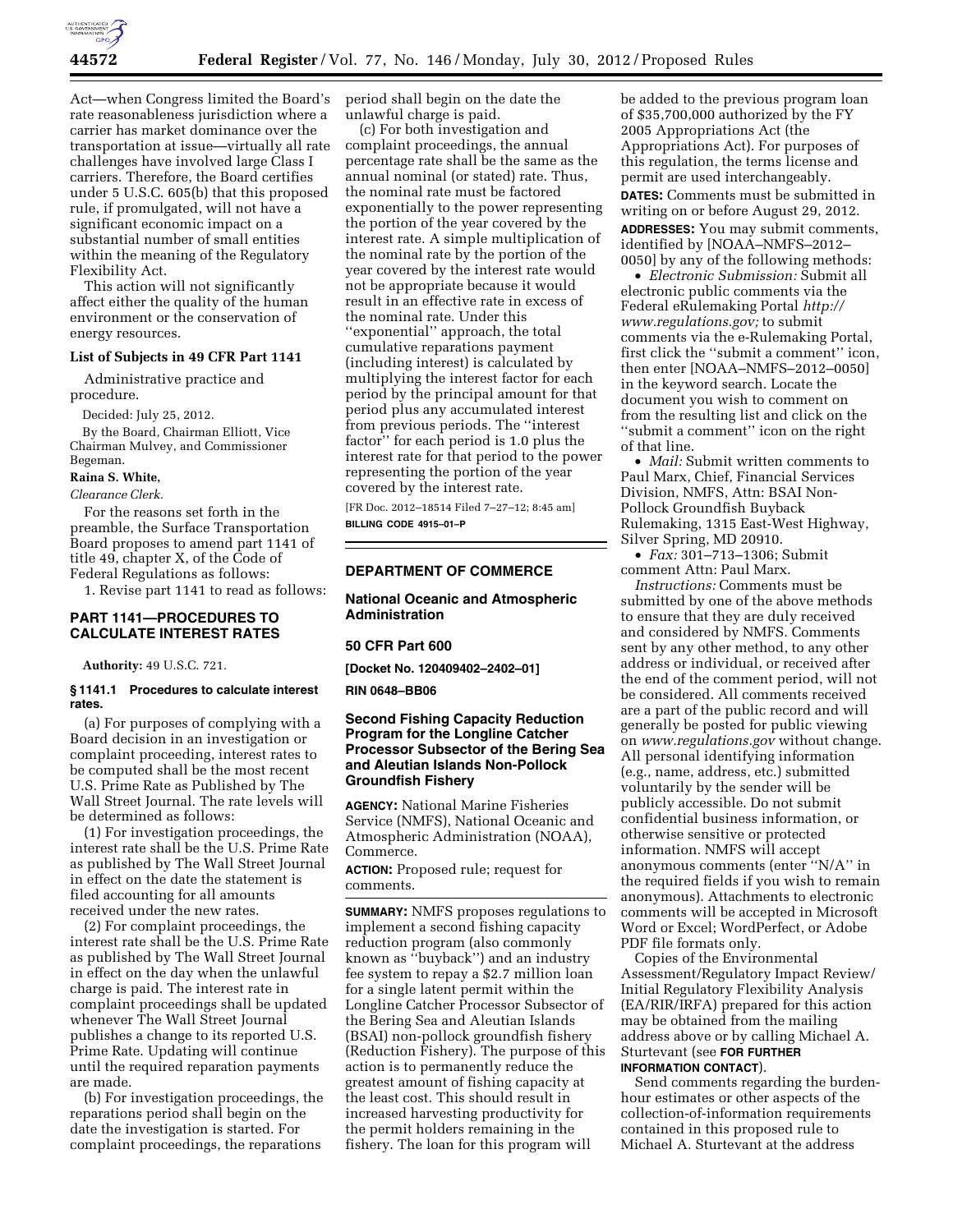specified above and also to the Office of Information and Regulatory Affairs, Office of Management and Budget (OMB), Washington, DC 20503 (Attention: NOAA Desk Officer) or email to

*OIRA*\_*[Submission@omb.eop.gov,](mailto:OIRA_Submission@omb.eop.gov)* or fax to (202) 395–7825.

### **FOR FURTHER INFORMATION CONTACT:**

Michael A. Sturtevant at (301) 427– 8799, fax (301) 713–1306, or *[michael.a.sturtevant@noaa.gov](mailto:michael.a.sturtevant@noaa.gov)*.

# **SUPPLEMENTARY INFORMATION:**

## **Statutory and Regulatory Background**

In 1996, in response to the finding that many U.S. fisheries have excess fishing capacity, Congress provided for fishing capacity reduction programs. The intent of a program is to decrease the number of harvesters in the fishery, increase the economic efficiency of harvesting, and facilitate the conservation and management of fishery resources in each fishery in which NMFS conducts a reduction program. Typically, permit holders are paid to voluntarily surrender their fishing permits including relevant fishing histories for that fishery, or surrender all their fishing permits and cancel their fishing vessels' fishing endorsements by permanently withdrawing the vessels from all fisheries. The cost of the program is paid either by the remaining harvesters through a loan or taxpayers through a direct appropriation from Congress. Section 312(b)–(e) (16 U.S.C. 1861a(b)–(e)) was added to the Magnuson-Stevens Fishery Conservation and Management Act (Magnuson-Stevens Act) to authorize such programs. Congress also amended Title XI of the Merchant Marine Act, 1936 (Title XI), adding new sections 1111 and 1112 to finance capacity reduction costs. The Title XI provisions involving fishing capacity reduction loans have been codified at 46 U.S.C. 53735.

To implement capacity reduction programs, NMFS promulgated regulations published as subpart L to 50 CFR part 600 (50 CFR 600.1000 *et seq.*), which contain a framework rule for buyback programs generally. For each individual program, NMFS promulgates regulations at subpart M to 50 CFR part 600 to implement the specific terms of that particular buyback. To undertake this second round of capacity reduction for the BSAI Longline Catcher Processor Subsector, NMFS must publish these regulations.

## **Initial Reduction Program**

The measures contained in this proposed rule to establish the capacity reduction program are authorized the by Appropriations Act. The Appropriations Act authorizes the establishment of fishing capacity reduction programs for catcher processor subsectors within the Alaska groundfish fisheries (i.e., the longline catcher processor subsector, the American Fisheries Act (AFA) trawl catcher processor subsector, the non-AFA trawl catcher processor subsector, and the pot catcher processor subsector) based on capacity reduction plans and contracts developed by industry and approved by NMFS. Additionally, Public Law 108–199 provided the initial \$500,000 subsidy cost to fund a \$50 million loan, and Public Law 108–447 provided an additional \$250,000 subsidy cost to fund \$25 million more (in addition to providing for the buyback program itself). Under the Authorization Act, each subsector was allocated a specific amount of the total loan authority.

In 2007, NMFS approved and implemented a \$35.7 million fishing capacity reduction loan program for the Longline Catcher Processor Subsector, which represented the full amount authorized for that subsector. The initial program removed three fishing vessels and 12 fishing licenses and permits for a loan amount of \$35 million. All longline catcher processors harvesting nonpollock groundfish were required to pay and forward a fee to NMFS to repay the loan. The original fee assessment was \$0.02 per pound caught with payment and collection beginning on October 24, 2007, which has since been reduced to \$0.015.

None of the other subsectors have expressed an interest in implementing a capacity reduction program for their subsector. A provision in the Appropriations Act permits the Secretary of Commerce to make available any of the unused loan amounts, originally allocated for each subsector, for capacity reduction programs in any of the subsectors after January 1, 2009.

### **Program Summary**

Members of the BSAI Longline Catcher Processor Subsector informed NMFS that they wished to access the remaining loan amounts to undertake a second buyback. To implement this next buyback, the Freezer Longline Conservation Cooperative (FLCC) on behalf of the Reduction Fishery was required by the Appropriations Act to draft and submit to NMFS a Reduction Plan. On August 27, 2010, the FLCC submitted a Reduction Plan to access \$2.7 million of the remaining funds. A Reduction Agreement, Reduction Contract, and application of the statutes

and regulations referred to above are the basis for the Reduction Plan. The FLCC's Reduction Plan involves just one permit.

The Reduction Agreement and the Reduction Contract are the two key components of the Reduction Plan and this proposed rule. Substantive provisions of the Reduction Agreement and the Reduction Contract would be codified at 50 CFR 600.1108.

## **Reduction Program—Overview**

All permit holders in the Longline Subsector who wished to relinquish their fishing permits were welcome to participate in the Reduction Program. The Program was divided into four phases: (1) Enrollment; (2) offer selection; (3) plan submission; and (4) implementation, after approval by referendum. The first three phases have been completed. Thus, this rule concerns itself only with the implementation phase of the program.

# **Reduction Program: The Capacity Reduction Agreement**

# *Reduction Agreement Terms and Definitions*

Capitalized terms used in the Reduction Agreement are defined in Schedule A to the Reduction Agreement; other terms are defined within the text of the Reduction Agreement. Reduction Agreement terms that are essential to understanding the regulatory provisions are set forth in the proposed § 600.1108(b).

## **Reduction Agreement: Major Sections**

There are three major sections of the Reduction Agreement: Qualification and Enrollment of Subsector Members; Selection of Offers to Remove Fishing Capacity by the Reduction Plan; and Submission of the Reduction Plan, including the repayment requirements. Identical provisions previously codified in 50 CFR 600.1105 will be incorporated into this section by reference. The proposed rule will also include a fee collection system similar to the one codified at § 600.1106.

### **Qualification and Enrollment**

The FLCC received four offers from the Subsector Members. Each of the four offerors executed a Reduction Agreement and submitted specified supporting documents evidencing an applicant's status as a Subsector Member. The FLCC Auditor reviewed all documents for strict compliance with the regulatory provisions in § 600.1105.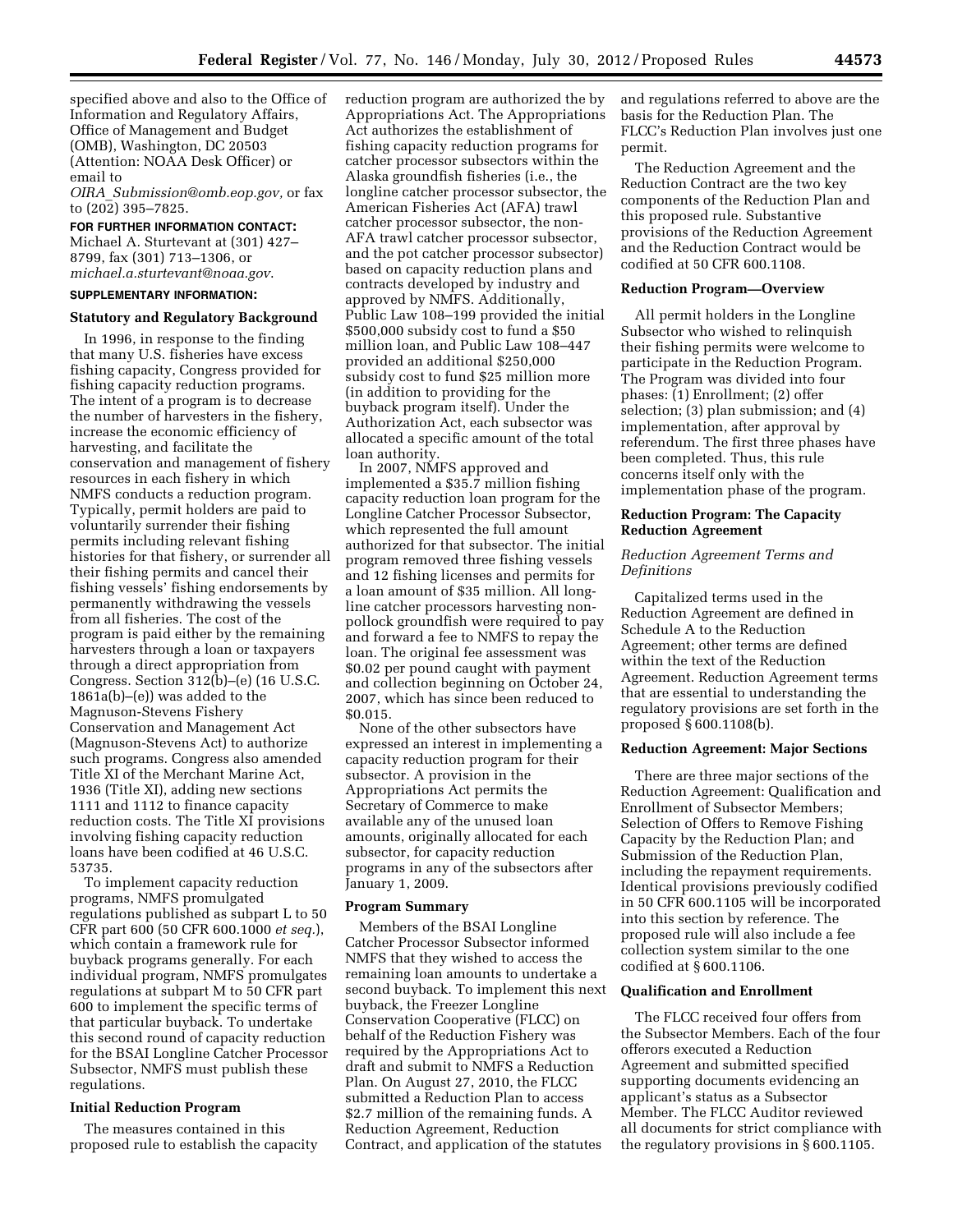# **Selection of Offers To Remove Fishing Capacity by the Reduction Plan**

The selection process was consistent with the buyback previously codified at § 600.1105(d) except that the funding source for the loan comes from the residual funds outlined above. In accordance with the previously developed procedures, the FLCC completed the selection process to rank the offers. Following completion of the selection process, the FLCC accepted only one latent permit to be bought out for \$2,700,000.

### **Plan Submission**

After the Selection Process was completed, the FLCC developed the Reduction Plan. The Reduction Plan was submitted to NMFS for its approval on behalf of the Secretary of Commerce. As required by the Appropriations Act, the FLCC has notified the North Pacific Fishery Management Council. Only one License Limitation Program (LLP) license and its fishing history are being submitted for removal from the Reduction Fishery. This latent LLP license is not associated with a vessel. Therefore, no vessel is being removed from the fishery under this Reduction Program. Fees to repay the loan will be collected as set forth in the proposed § 600.1108.

### **Approval of the Reduction Plan**

The criteria for NMFS, on behalf of the Secretary, to approve any Reduction Plan are specified in § 600.1108(k). Among other things, the Assistant Administrator of NMFS must find that the Reduction Plan is consistent with the Appropriations and the Magnuson-Stevens Acts, and that it will result in the maximum sustained reduction in fishing capacity at the least cost and in the minimum amount of time.

The Reduction Plan includes the LLP license selected through the offer process as the asset to be purchased in the Reduction Program. The Reduction Plan also includes the FLCC's supporting documents and rationale for establishing that the current offer represents the expenditure of the least money for the greatest capacity reduction. Acceptance of the offer is at the sole discretion of NMFS.

The FLCC may be required to revise and resubmit the Reduction Plan to conform to the provisions of the final rule after the final rule (resulting from this proposed rule) is published.

# **The Referendum**

NMFS will conduct a referendum to determine the industry's willingness to repay a fishing capacity reduction loan to purchase the license and fishing

rights identified in the Reduction Plan. A successful referendum by a majority of all members of the Reduction Fishery would bind all parties and complete the reduction process.

The current Fishing Capacity Reduction Framework regulatory provisions at § 600.1010 stipulate the procedural and other requirements by which NMFS shall conduct referenda on fishing capacity reduction programs. The proposed § 600.1108(l) makes those framework referendum requirements applicable to this Reduction Program. Only after approval of the Reduction Program via a referendum will the Reduction Program be implemented.

#### **Loan Repayment**

Upon completion of a successful referendum to approve a fishing capacity reduction loan, the repayment plan, amortized over a 30-year term, will be implemented. Once the Reduction Program is implemented, repayment of the loan by monthly collection of fees from the remaining Subsector Members operating in the Reduction Fishery will be initiated.

In accordance with § 600.1013, the fees for each individual program should not exceed 5 percent of the average exvessel production value of the Reduction Fishery. Thus, the total possible fee from two programs (this proposed rule and the rule codified under § 600.1105) will not exceed 10 percent of the average ex-vessel pacific cod revenues for one year. In the event that the total principal and interest due for this program exceeds this level, an additional fee for the season will be assessed. This temporary fee assessment will be \$0.01 per pound round weight for pollock, arrowtooth flounder, Greenland turbot, skate, yellowfin sole and rock sole.

The fee will be calculated on an annual basis as: the principal and interest payment amount necessary to amortize the loan over a 30-year term, divided by the Reduction Fishery portion of the BSAI Pacific cod initial total allowable catch (ITAC) allocation in metric tons (converted to pounds). NMFS estimates that the actual fees for this program will be \$0.001 per pound, based upon the estimated fishery revenue from 2010 amortized over a 30 year loan. This program, coupled with the previously codified program in § 600.1105, will bring total fish catch fees to approximately \$0.016 per pound.

For more specific information on submission of the Reduction Plan, including fees to repay the Reduction Loan, see § 600.1108(e) of this proposed rule. For specific information on the fee payment and collection system, see provision (m) of this proposed rule.

## **The Reduction Program: Other Matters Relating to the Reduction Agreement and Reduction Plan Review/Disputes**

The Reduction Agreement provided for an expedited process to review any decision by the Auditor and for settlement of disputes utilizing an expedited review process by preselected legal counsel and, if necessary, binding arbitration. However, this provision was not activated as no disputes occurred during the selection process of this proposed buyback.

## **Other Provisions of the Reduction Agreement**

Proposed regulatory provisions mirroring the Reduction Agreement's provisions for Specific Performance, Miscellaneous, Amendment, and Warranties are specified at § 600.1108(g), (h), (i), and (j), respectively.

#### **The Fee Payment and Collection System**

The payment and collection system will remain the same for the loan the subsector previously approved in 2007. Under this proposed rule, provision § 600.1108(m) outlines the requirements for repayment of this loan. This provision mirrors the fee system codified in § 600.1106 for the 2007 loan, except in total amount. The amount of the loan in this proposed rule is \$2,700,000.

## **The Contract**

An appendix to the proposed § 600.1108 sets forth the Contract component of the Reduction Program for the Longline Subsector. The appendix, or Contract, was previously codified as an appendix to the regulatory text of § 600.1105. This proposed rule will reference the appendix without reprinting it.

In addition to public comment about the proposed rule's substance, NMFS also seeks public comment on any ambiguity or unnecessary complexity arising from the language used in this proposed rule.

## **Classification**

The Assistant Administrator for Fisheries, NMFS, determined that this proposed rule is consistent with the Appropriations and the Magnuson-Stevens Acts, and other applicable law, subject to further consideration after public comment.

In compliance with the National Environmental Policy Act, NMFS prepared an environmental assessment for this proposed rule. The assessment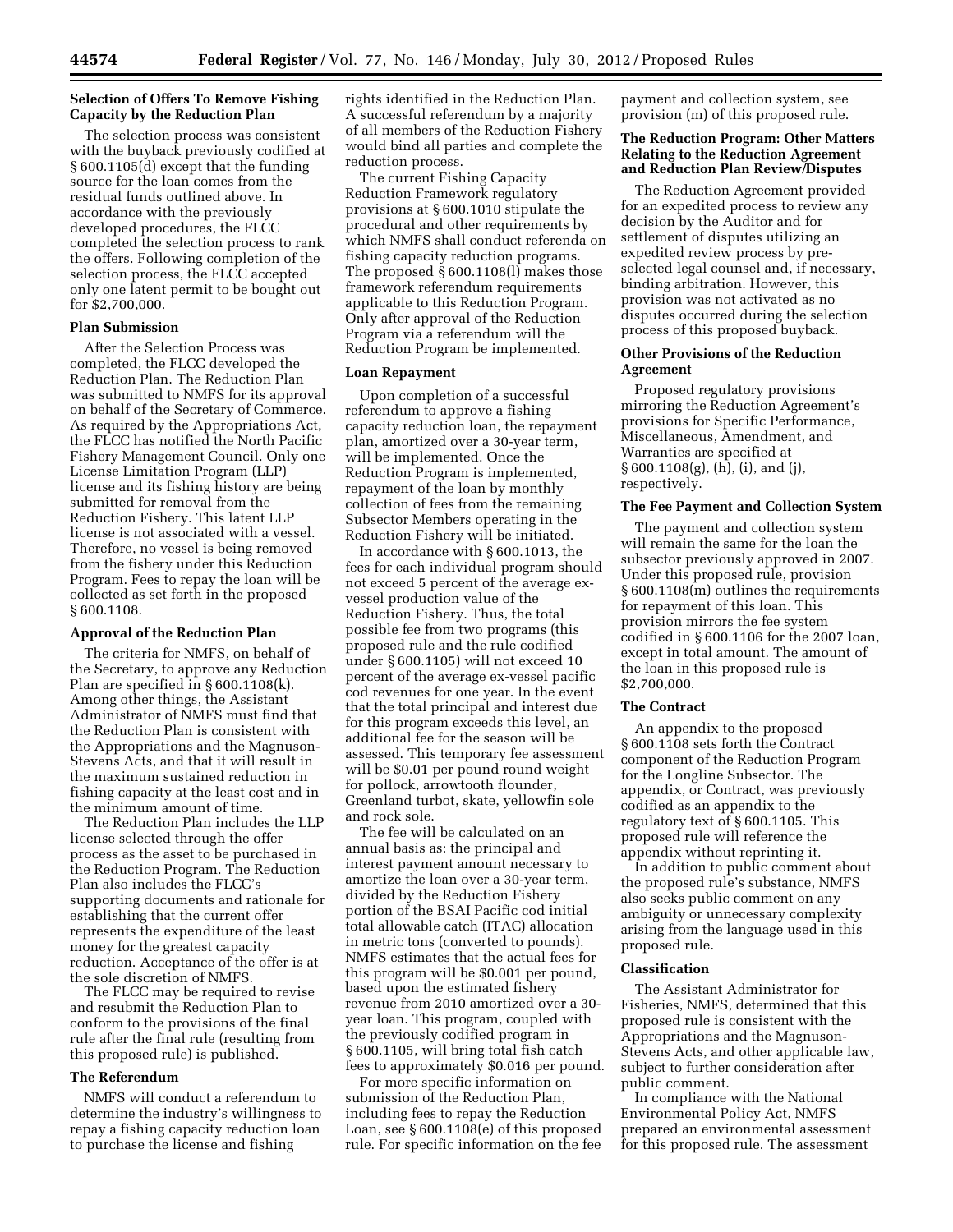discusses the impact of this proposed rule on the natural and human environment and integrates a Regulatory Impact Review (RIR) and an Initial Regulatory Flexibility Analysis (IRFA). NMFS will send the assessment, the review, and the analysis to anyone who requests a copy (see **ADDRESSES**).

NMFS prepared an IRFA, as required by section 603 of the Regulatory Flexibility Act (RFA), to describe the economic impacts that this proposed rule, if adopted, would have on small entities. NMFS intends the analysis to aid us in considering regulatory alternatives that could minimize the economic impact on affected small entities. The proposed rule does not duplicate or conflict with other Federal regulations.

### **Summary of IRFA**

The Small Business Administration (SBA) has defined small entities as all fish harvesting businesses that are independently owned and operated, are not dominant in their field of operation, and have annual receipts of \$4 million or less. In addition, processors with 500 or fewer employees for related industries involved in canned or cured fish and seafood, or preparing fresh fish and seafood, are also considered small entities. Small entities within the scope of this proposed rule include individual U.S. vessel owners and fish dealers. There are no disproportionate impacts between large and small entities.

# **Description of the Number of Small Entities**

The IRFA uses the most recent year of data available to conduct the analysis (2009–2010). The vessel owners that might be considered large entities were either affiliated with owners of multiple vessels or were catcher processors. In the Reduction Fishery, 17 of the 36 vessel owners meet the threshold for small entities based on gross revenue. However, these vessels are not considered small entities for purposes of the RFA because of their affiliations with the larger fishing entities through the FLCC. All vessels in the Longline Subsector would benefit from a permit buyback because there will be less potential competition for the harvest. Because the proposed action would not result in changes to allocation percentages and participation is voluntary, net effects are expected to be minimal relative to the status quo.

Implementation of the buyback program will not change the overall reporting structure and recordkeeping requirements of the vessels in the BSAI Pacific cod fisheries. However, this program will impose collection of

information requirements totaling 16 hours 10 minutes.

The proposed rule's impact would be positive for both the selected Offeror and for the post-reduction catcher processors whose landing fees repay the reduction loan because the Offeror and a majority of the remaining catcher processors will have voluntarily assumed the impact:

1. The Offeror voluntarily made an offer of \$2,700,000. Presumably, no Offeror would volunteer to make an offer with an amount that is inconsistent with the Offeror's interest; and

2. Reduction loan repayment landing fees would be instituted, and NMFS will complete the Reduction Program, only if a majority of all Subsector Members vote in favor of the Reduction Plan in a referendum. Presumably, Subsector Members will not vote in favor of the Reduction Plan unless they conclude that the Reduction Program's prospective capacity reduction will be sufficient to enable them to increase their revenues enough to justify the fee.

Those participants who remain in the fishery after the buyback will incur additional fees of up to 5 percent of the ex-vessel production value of postreduction landings. However, the additional costs would likely be mitigated by increased harvest opportunities for those remaining in the fishery.

NMFS believes that this proposed rule would not affect authorized BSAI Pacific cod ITAC or other non-pollock groundfish harvest levels nor harvesting practices.

NMFS rejected the no action alternative considered in the EA because NMFS would not be in compliance with the mandate of section 219 of the Appropriations Act to establish a buyback program. In addition, the Longline Catcher Processor Subsector of the non-pollock groundfish fishery would remain overcapitalized. Although too many vessels compete to catch the current subsector's total allowable catch (TAC) allocation, fishermen remain in the fishery because they have no other means to recover their significant capital investment. Overcapitalization reduces the potential net value that could be derived from the non-pollock groundfish resource by dissipating rents, driving variable operating costs up, and imposing economic externalities. At the same time, excess capacity and effort diminish the effectiveness of current management measures (e.g. landing limits and seasons, bycatch reduction measures). Overcapitalization has diminished the economic viability of members of the fleet and increased the

economic and social burden on fisherydependent communities.

This proposed rule has been determined to be not significant for purposes of Executive Order 12866.

This proposed rule contains information collection requirements subject to the Paperwork Reduction Act (PRA). The Office of Management and Budget (OMB) previously approved this information collection under OMB Control Number 0648–0376 with requirements for 878 respondents with a total response time of 38,653 hours.

NMFS estimates that Sector Members would require an average of four hours to vote in a referendum. Persons affected by this proposed rule would also be subject to other collection-ofinformation requirements referred to in the proposed rule and also approved under OMB Control Number 0648–0376. These requirements and their associated response times are: completing and filing a fish ticket (10 minutes), submitting monthly fish buyer reports (2 hours), submitting annual fish buyer reports (4 hours), and tendering fish buyer/fish seller reports when a person fails either to pay or to collect the loan repayment fee (2 hours).

These response estimates include the time for reviewing instructions, searching existing data sources, gathering and maintaining the data needed, and completing and reviewing the information collection. Public comment is sought regarding: whether this proposed collection of information is necessary for the proper performance of the functions of the agency, including whether the information shall have practical utility; the accuracy of the burden estimate; ways to enhance the quality, utility, and clarity of the information to be collected; and ways to minimize the burden of the collection of information, including through the use of automated collection techniques or other forms of information technology. Interested persons may send comments regarding this burden estimate or any other aspect of this data collection requirement, including suggestions for reducing the burden, to both NMFS and OMB (see **ADDRESSES**).

This action would not result in any adverse effects on endangered species or marine mammals.

## **List of Subjects in 50 CFR Part 600**

Fisheries, Fishing capacity reduction, Fishing permits, Fishing vessels, Intergovernmental relations, Loan programs—business, reporting and recordkeeping requirements.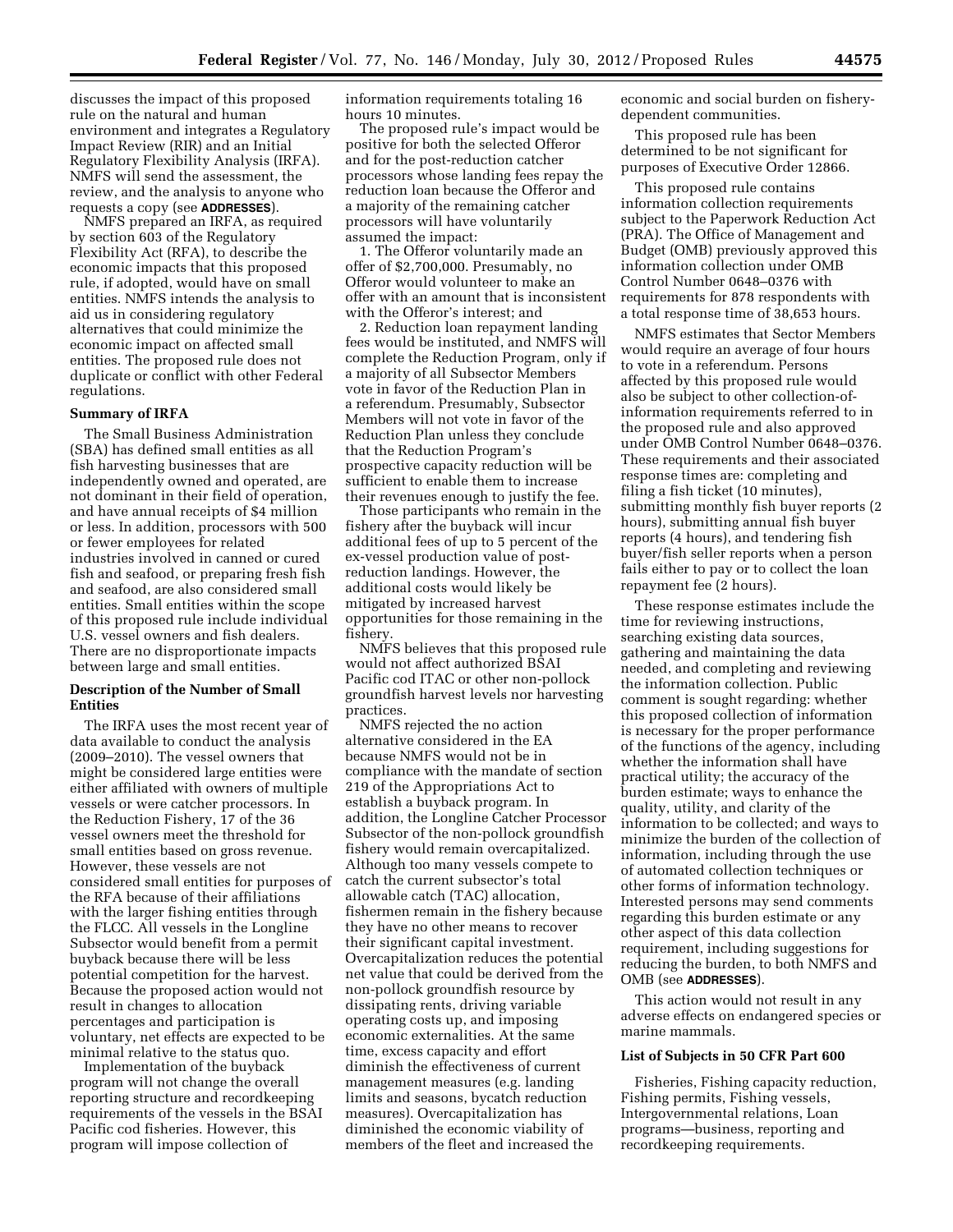Dated: July 24, 2012. **Alan D. Risenhoover,** 

*Director, Office of Sustainable Fisheries, performing the functions and duties of the Deputy Assistant Administrator for Regulatory Programs, National Marine Fisheries Service.* 

For the reasons set out in the preamble, NMFS proposes to amend 50 CFR part 600 to read as follows:

## **PART 600—MAGNUSON-STEVENS ACT PROVISIONS**

## **Subpart M—Specific Fishery or Program Fishing Capacity Reduction Regulations**

1. The authority citation for 50 CFR part 600, subpart M, is revised to read as follows:

**Authority:** 5 U.S.C. 561, 16 U.S.C. 1801 *et seq.,* 16 U.S.C. 1861a(b) through (e), 46 App. U.S.C. 53735, section 144(d) of Division B of Pub. L. 106–554, section 2201 of Pub. L. 107– 20, and section 205 of Pub. L. 107–117, Pub. L. 107–206, Pub. L. 108–7, Pub. L. 108–199, and Pub. L. 108–447.

2. Section 600.1108 is added to subpart M to read as follows:

### **§ 600.1108 Longline catcher processor subsector of the Bering Sea and Aleutian Islands (BSAI) non-pollock groundfish fishery program.**

(a) *Purpose.* This section implements the capacity reduction program that Title II, section 219(e) of Public Law 108–447 established for the longline catcher processor subsector of the Bering Sea and Aleutian Islands (BSAI) non-pollock groundfish fishery.

(b) *Definitions.* Unless otherwise defined in this section, the terms defined in § 600.1000 of subpart L and § 600.1105 of subpart M expressly apply to this section. The following terms have the following meanings for the purpose of this section:

*Reduction fishery* means the Hook & Line, Catcher Processor (Longline Subsector); sometimes referred to as the AH&LCP Subsector) portion of the BSAI Pacific cod ITAC (in metric tons) set by the North Pacific Fishery Management Council (NPFMC) in December of each year multiplied by 2,205 (i.e., the rounded number of pounds in a metric ton)or the Longline Subsector of the BSAI non-pollock groundfish fishery that § 679.2 of this chapter defined as groundfish area/species endorsement.

(c) *Capacity Reduction Program.* As a result of the completion of the Selection Process, written notification from the FLCC to NMFS identifying the selected offeror, and submission of the reduction plan, the capacity reduction program is implemented as follows:

(1) *Loan repayment*—(i) *Term.* As authorized by section 219(B)(2) of the Appropriations Act, the capacity reduction loan (the Reduction Loan) shall be amortized over a thirty (30) year term. The Reduction Loan's original principal amount may not exceed the amount approved by the subsector. The subsector has currently approved a loan of two million seven hundred thousand dollars (\$2,700,000). Subsector Members acknowledge that in the event payments made under the Reduction Plan are insufficient to repay the actual loan, the term of repayment shall be extended by NMFS until the loan is paid in full. Repayment calculations and records will be kept separately for each program.

(ii) *Interest.* The Reduction Loan's interest rate will be the U.S. Treasury's cost of borrowing equivalent maturity funds plus 2 percent. NMFS will determine the Reduction Loan's initial interest rate when NMFS borrows from the U.S. Treasury the funds with which to disburse reduction payments. The initial interest rate will change to a final interest rate at the end of the Federal fiscal year in which NMFS borrows the funds from the U.S. Treasury. The final interest rate will be 2 percent plus a weighted average, throughout that fiscal year, of the U.S. Treasury's cost of borrowing equivalent maturity funds. The final interest rate will be fixed, and will not vary over the remainder of the reduction loan's 30-year term. The Reduction loan will be subject to a level debt amortization. There is no prepayment penalty.

(iii) *Fees.* The Reduction Loan shall be repaid by fees collected from the Longline Subsector. The fee amount will be based upon: The principal and interest due over the next twelve months divided by the product of the Longline Subsector. In the event that the Longline Subsector portion for the ensuing year is not available, the Longline Subsector portion forecast from the preceding year will be used to calculate the fee.

(A) The fee will be expressed in cents per pound rounded up to the next onetenth of a cent. For example: If the principal and interest due equal \$2,900,000 and the Longline Subsector portion equals 100,000 metric tons, then the fee per round weight pound of Pacific cod will equal 1.4 cents per pound.  $[2,900,000/(100,000 \times 2,205)$  = .01315]. The fee will be assessed and collected on Pacific cod to the extent possible and if not, will be assessed and collected as provided for in paragraph  $(c)(3)(iii)(B)$  of this section.

(B) Fees must be assessed and collected on Pacific cod used for bait or

discarded. Although the fee could be up to 5 percent of the ex-vessel production value of all post-reduction Longline Subsector landings, the fee will be less than 5 percent if NMFS projects that a lesser rate can amortize the fishery's reduction loan over the reduction loan's 30-year term. In the event that the total principal and interest due exceeds 5 percent of the ex-vessel Pacific cod revenues, a standardized additional fee will be assessed. The additional fee shall be one cent per pound round weight, which is calculated based on the latest available revenue records and NMFS conversion factors for pollock, arrowtooth flounder, Greenland turbot, skate, yellowfin sole and rock sole.

(C) To verify that the fees collected do not exceed 5 percent of the fishery revenues, the annual total of principal and interest due will be compared to the latest available annual Longline Subsector revenues. In the event that any of the components necessary to calculate the next year's fee are not available, or for any other reason NMFS believes the calculation must be postponed, the fee will remain at the previous year's amount until such a time that new calculations are made and communicated to the post-reduction fishery participants.

(D) It is possible that the fishery may not open during some years and no Longline Subsector portion of the ITAC is granted. Consequently, the fishery will not produce fee revenue with which to service the reduction loan during those years. However, interest will continue to accrue on the principal balance. When this happens, if the fee rate is not already at the maximum 5 percent, NMFS will increase the fishery's fee rate to the maximum 5 percent of the revenues for Pacific cod and the species mentioned in paragraph (d)(2)(iii)(B) of this section, apply all subsequent fee revenue first to the payment of accrued interest, and continue the maximum fee rates until all principal and interest payments become current. Once all principal and interest payments are current, NMFS will make a determination about adjusting the fee rate.

(iv) *Reduction loan.* NMFS has promulgated framework regulations generally applicable to all fishing capacity reduction programs in subpart L of this part. The reduction loan shall be subject to the provisions of § 600.1012, except that: the subsector members' obligation to repay the reduction loan shall be discharged by the owner of the Longline Subsector license regardless of which vessel catches fish under this license and regardless of who processes the fish in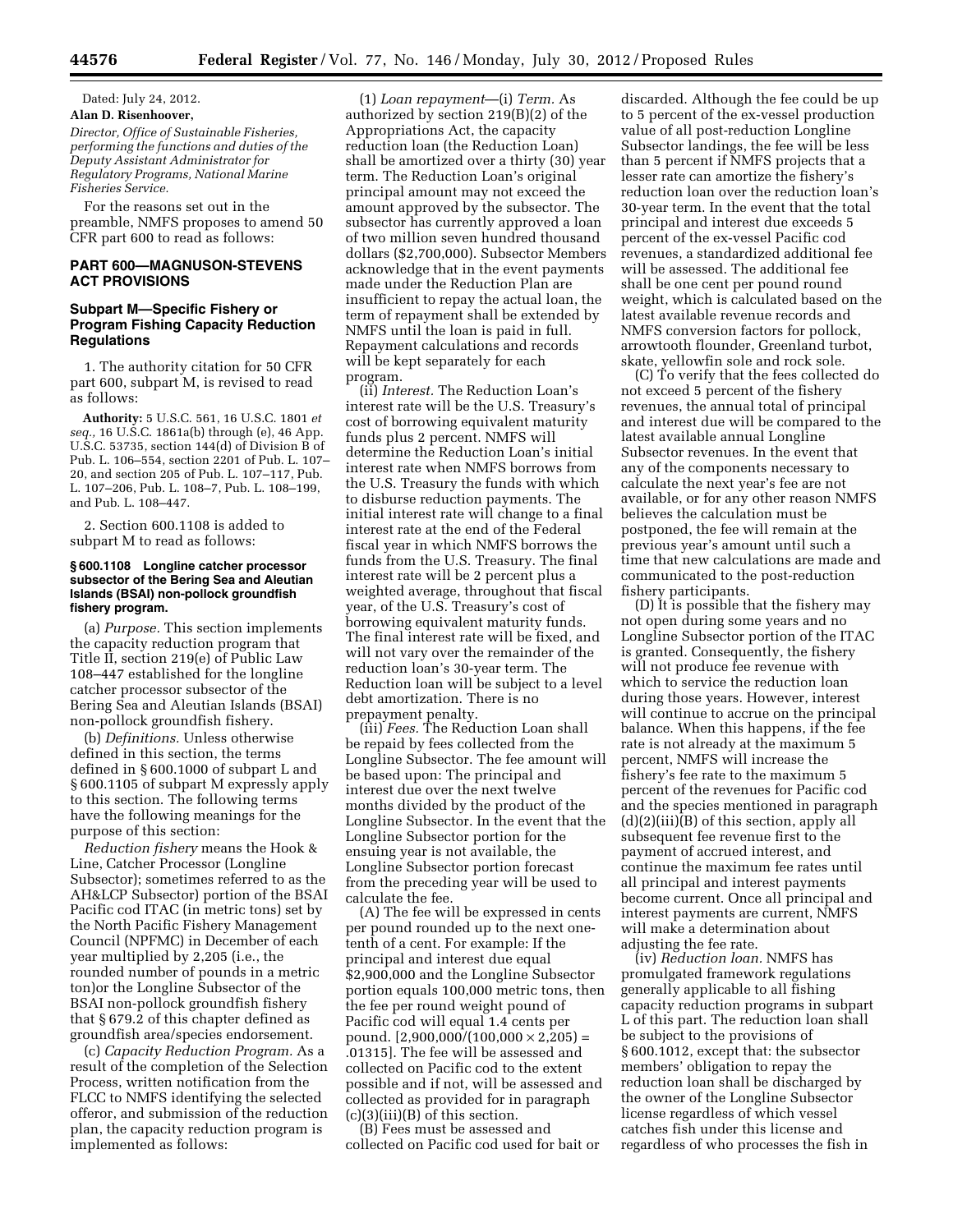the reduction fishery in accordance with § 600.1013. Longline Subsector license owners in the reduction fishery shall be obligated to collect the fee in accordance with § 600.1013.

(v) *Collection.* The LLP License holders of vessels harvesting in the postcapacity reduction plan Longline Subsector shall be responsible for selfcollecting the repayment fees owed by the LLP License holder. Fees shall be submitted to NMFS monthly and shall be due no later than fifteen (15) calendar days following the end of each calendar month.

(vi) *Recordkeeping and reporting.* The holder of the LLP Licenses on which vessels harvesting in the post-capacity reduction plan Longline Subsector is designated shall be responsible for compliance with the applicable recordkeeping and reporting requirements.

(2) *Agreement with Secretary.* The Selected Offeror shall complete and deliver to the FLCC for inclusion in the Reduction Plan submitted to NMFS, designee for the Secretary, a completed and fully executed Reduction Contract. The LLP License set forth on the Selected Offer shall be included as Reduction Fishing Interests in such Reduction Contract.

(d) *Decisions of the Auditor and the FLCC.* Time was of the essence in developing and implementing a Reduction Plan and, accordingly, the Offeror is limited to, and bound by, the decisions of the Auditor and the FLCC.

(1) The Auditor's examination of submitted applications, Offers, Prequalification Offers and Rankings was solely ministerial in nature. That is, the Auditor verified whether the documents submitted by Subsector Members were, on their face, consistent with each other and the Database, in compliance with the requirements set forth in the Reduction Agreement, and signed by an Authorized Party. The Auditor presumed the validity of all signatures on documents submitted. The Auditor made no substantive decisions as to compliance (e.g., whether an interim LLP License satisfies the requirements of the Act, or whether a discrepancy in the name appearing on LLP Licenses and other documents was material).

(2) [Reserved]

(e) *Specific Performance.* The parties to the Reduction Agreement have agreed that the opportunity to develop and submit a capacity reduction program for the Longline Subsector under the terms of the Appropriations Act is both unique and finite and that failure of the Selected Offeror to perform the obligations provided by the Reduction

Agreement will result in irreparable damage to the FLCC and the Subsector Members. Accordingly, the parties to the Reduction Agreement expressly acknowledge that money damages are an inadequate means of redress and agree that upon the failure of the Selected Offeror to fulfill their obligations under the Reduction Agreement that specific performance of those obligations may be obtained by suit in equity brought by the FLCC in any court of competent jurisdiction without obligation to arbitrate such action.

(f) *Miscellaneous*—(1) *Termination.*  The Reduction Agreement may be terminated at any time prior to approval of the Reduction Plan by NMFS, on behalf of the Secretary, by written notice from 50 percent of Subsector Members.

(2) *Choice of law/venue.* The Reduction Agreement shall be construed and enforced in accordance with the laws of the State of Washington without regard to its choice of law provisions. The parties submit to the exclusive personal jurisdiction of the United States District Court located in Seattle, Washington, with respect to any litigation arising out of or relating to the Reduction Agreement or out of the performance of services hereunder.

(3) *Incorporation.* All executed counterparts of the Reduction Agreement, Application Forms and Offers constitute the agreement between the parties with respect to the subject matter of the Reduction Agreement and are incorporated into the Reduction Agreement as if fully written.

(4) *Counterparts.* The Reduction Agreement may be executed in multiple counterparts and will be effective as to signatories on the Effective Date. The Reduction Agreement may be executed in duplicate originals, each of which shall be deemed to be an original instrument. All such counterparts and duplicate originals together shall constitute the same agreement, whether or not all parties execute each counterpart.

(i) The facsimile signature of any party to the Reduction Agreement shall constitute the duly authorized, irrevocable execution and delivery of the Reduction Agreement as fully as if the Reduction Agreement contained the original ink signatures of the party or parties supplying a facsimile signature. (ii) [Reserved]

(g) *Amendment.* All Subsector Members acknowledge that the Reduction Agreement, the Reduction Contract, and the Reduction Plan may be subject to amendment to conform to the requirements for approval of the Reduction Plan by NMFS on behalf of

the Secretary. The Auditor shall distribute to each Subsector Member in electronic format the amended form of the Reduction Agreement, the Reduction Contract, and the Reduction Plan, which amended documents in the form distributed by the Auditor and identified by the Auditor by date and version, the version of each such document then in effect at the time of any dispute arising or action taken shall be deemed binding upon the parties with respect to such dispute and/or action.

(h) *Warranties.* The Offeror must expressly warrant and represent in the Reduction Agreement that:

(1) The Offeror has had an opportunity to consult with an attorney or other advisors with respect to the Reduction Agreement, the Reduction Contract, and the Act and the ramifications of the ratification of the Reduction Plan contemplated therein;

(2) The Offeror has full understanding and appreciation of the ramifications of executing and delivering the Reduction Agreement and, free from coercion of any kind by the FLCC or any of its members, officers, agents and/or employees, executes and delivers the Reduction Agreement as the free and voluntary act of the Offeror;

(3) The execution and delivery of the Reduction Agreement, does not and will not conflict with any provisions of the governing documents of the Offeror;

(4) The person executing the Reduction Agreement has been duly authorized by the Offeror to execute and deliver the Reduction Agreement and to undertake and perform the actions contemplated herein; and

(5) The Offeror has taken all actions necessary for the Reduction Agreement to constitute a valid and binding obligation, enforceable in accordance with its terms.

(i) *Approval of the Reduction Plan.*  Acceptance of the Offer is at the sole discretion of NMFS on behalf of the Secretary of Commerce. To be approved by NMFS, on behalf of the Secretary, any Reduction Plan developed and submitted in accordance with this section and Subpart M to this part must be found by the Assistant Administrator of NMFS, to:

(1) Be consistent with the requirements of section 219(e) of the FY 2005 Appropriations Act (Pub. L. 108– 447);

(2) Be consistent with the requirements of section 312(b) of the Magnuson-Stevens Fishery Conservation and Management Act (16 U.S.C. 1861(a)) except for the requirement that a Council or Governor of a State request such a program (as set